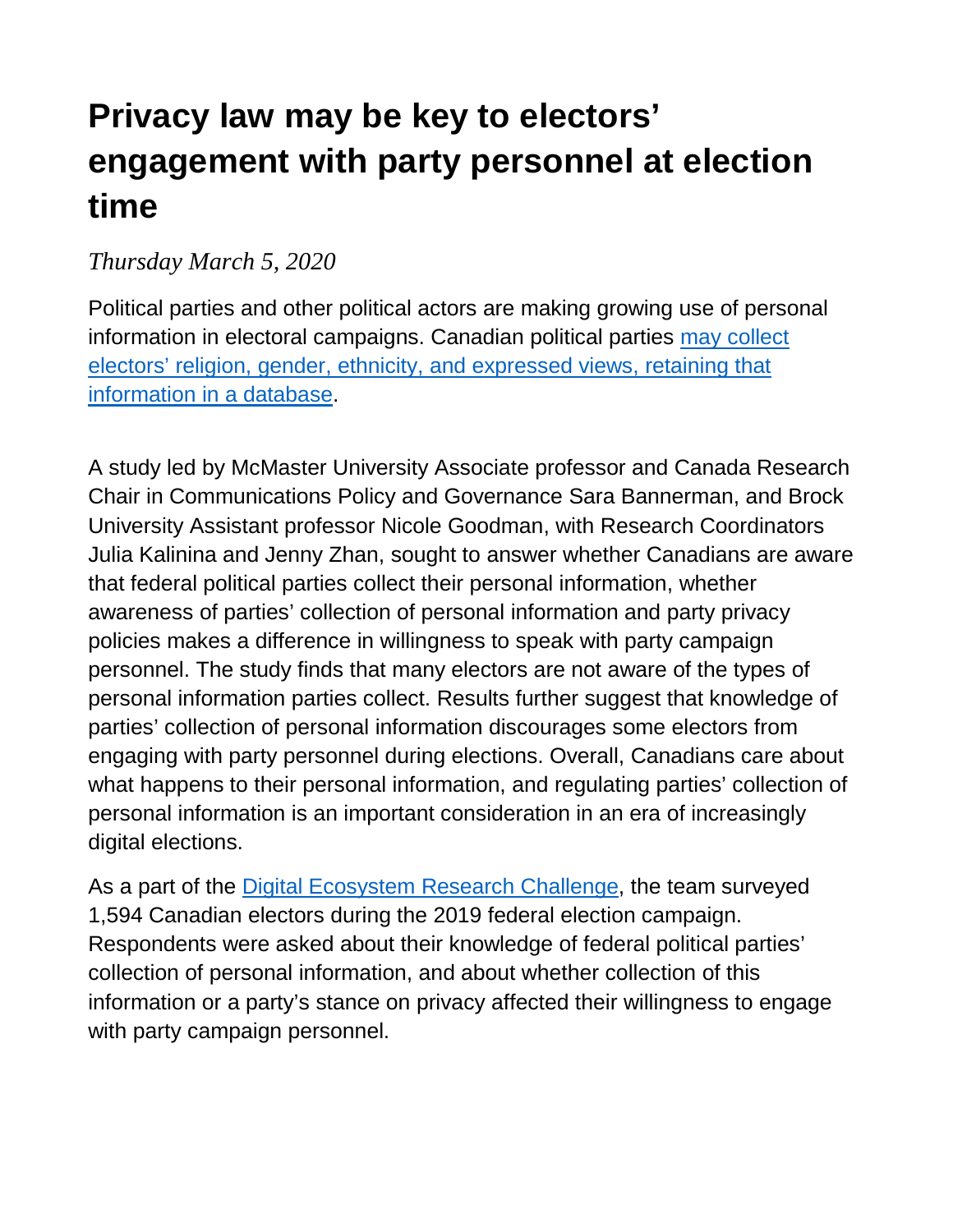## CANADIANS NOT AWARE OF THE FULL RANGE OF PERSONAL DATA THAT PARTIES MAY COLLECT

Study findings reveal that Canadians were not aware of all of the types of information that may be collected by Canadian political parties. Furthermore, many respondents were not aware of the extent to which political parties collect personal data. While respondents were more likely to report knowing that parties collect names (63%), contact information (57%), and gender (52%), a minority said they were aware that political parties may also collect and use information about political views (33%), ethnicity (33%), and religion (25%).

Political parties in Canada may collect data about voters through door-to-door canvassing, telephone

canvassing, or social media. They may collect your name, contact information, religion, gender, ethnicity, and political views, retaining that information in a database. Are you aware that Canadian federal political parties may collect your personal information? Please check all that apply: I am aware that Canadian federal political parties may collect my for use in electoral campaigning: respondants aware 63 52 Percentage of  $\overline{33}$ 33 19 ■ Contact information ■ Gender ■ Political views ■ Ethnicity ■ Religion ■ Don't know ■ Name Prefer not to say

*Suggested quote: "Although most respondents identified 'name,' 'contact information,' and 'gender' as information that parties collect, a majority were not aware that parties may also may collect information about electors' ethnicity, religious affiliation, and political opinions. This suggests that most voters really don't know about the kinds of data that Canadian political parties may be collecting." – Sara Bannerman*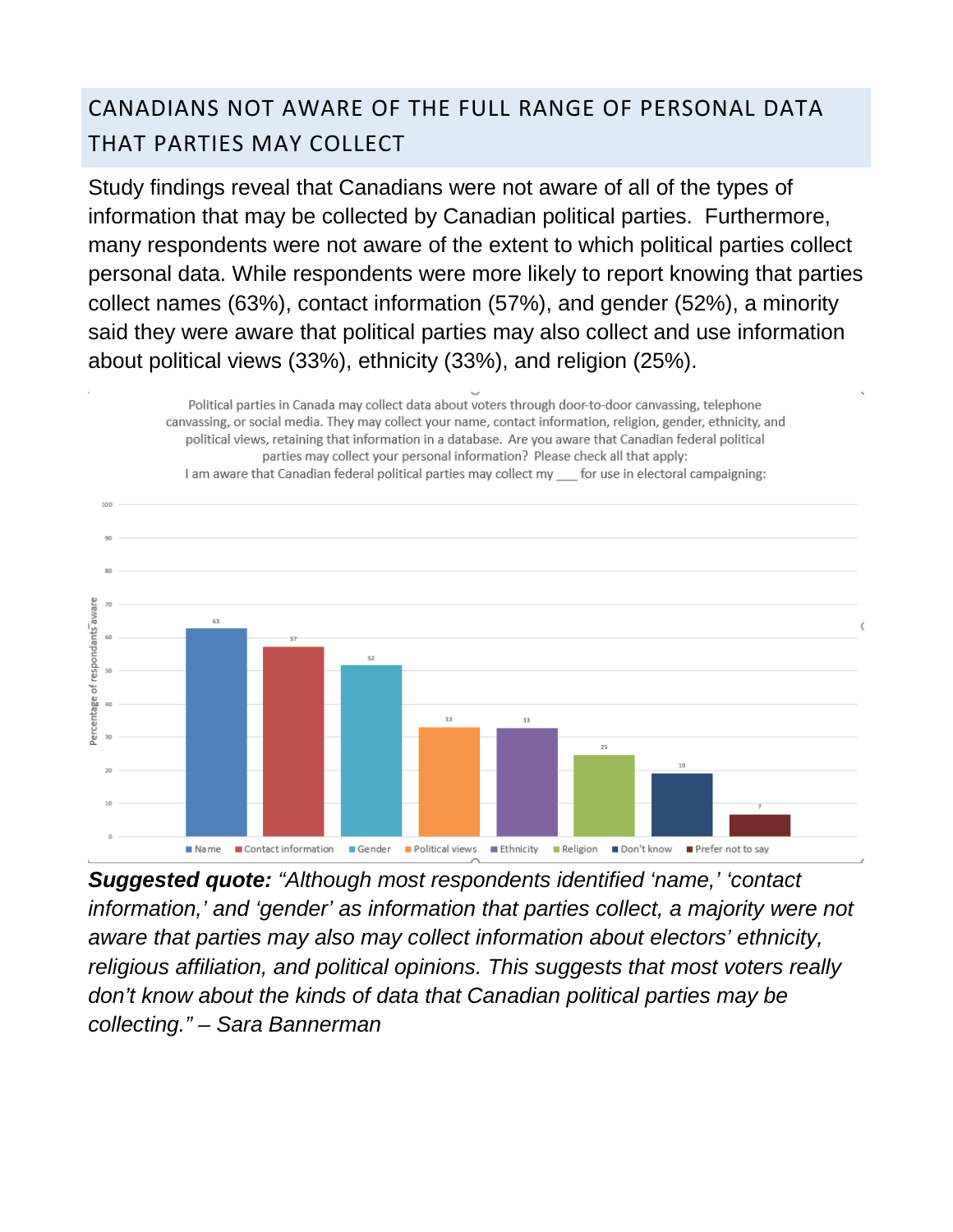## AWARENESS OF INFORMATION COLLECTION MAY AFFECT ENGAGE-MENT WITH PARTIES

After learning about some of the information that parties collect, 51% of respondents said they were "somewhat" or "very" unlikely to speak with campaign personnel. This finding suggests that awareness of federal parties' collection of personal information may discourage some electors from engaging with party personnel during elections.

Knowing that parties may collect personal information such as your name, contact information, religion, gender, ethnicity, and political views, how likely are you to speak with party campaign personnel?



*Suggested quote:* "*As Canadians become more aware of big data campaigning, our study raises concern that some electors may be discouraged from engaging with party personnel during elections. This could impact parties' mobilization of electors and raises concerns regarding public trust and democratic engagement." – Sara Bannerman*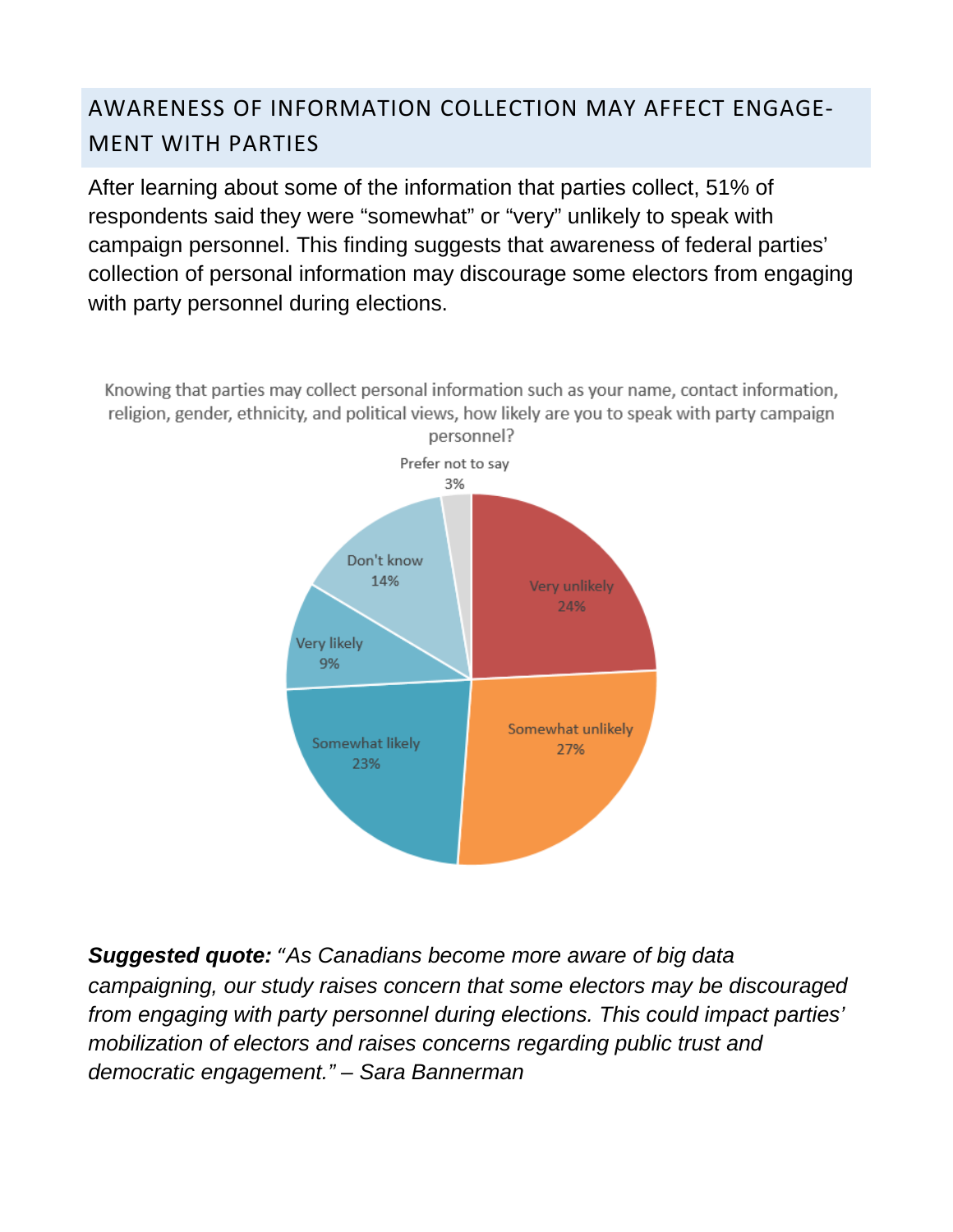#### PARTIES' STANCE ON PRIVACY MATTERS

Respondents were also asked whether "a party's stance on privacy make[s] a difference" in their willingness to speak with party personnel. A majority, 55%, indicated that a party's stance on privacy did alter their willingness to engage with campaign personnel; 16% said it made a "major difference;" 25% said it made a "moderate difference;" and 13% reported that it made a "minor difference." In contrast, 27% of respondents indicated that privacy policies made "no difference" in their willingness to engage with campaign personnel.

Federal privacy law does NOT currently apply to federal political parties. Parties have different privacy policies. Some parties believe that federal privacy law should apply to federal political parties while others think they should be exempt. Does a party's stance on privacy make a difference in your willingness to speak with party campaign personnel?



*Suggested quote:* "*Our study suggests that Canadian political parties' stances on privacy are an important consideration in Canadians' willingness to engage with party personnel. Appropriate data practices and privacy policies are needed in Canada to reinforce Canadians' confidence in party institutions and support continued democratic engagement at election time." – Nicole Goodman*